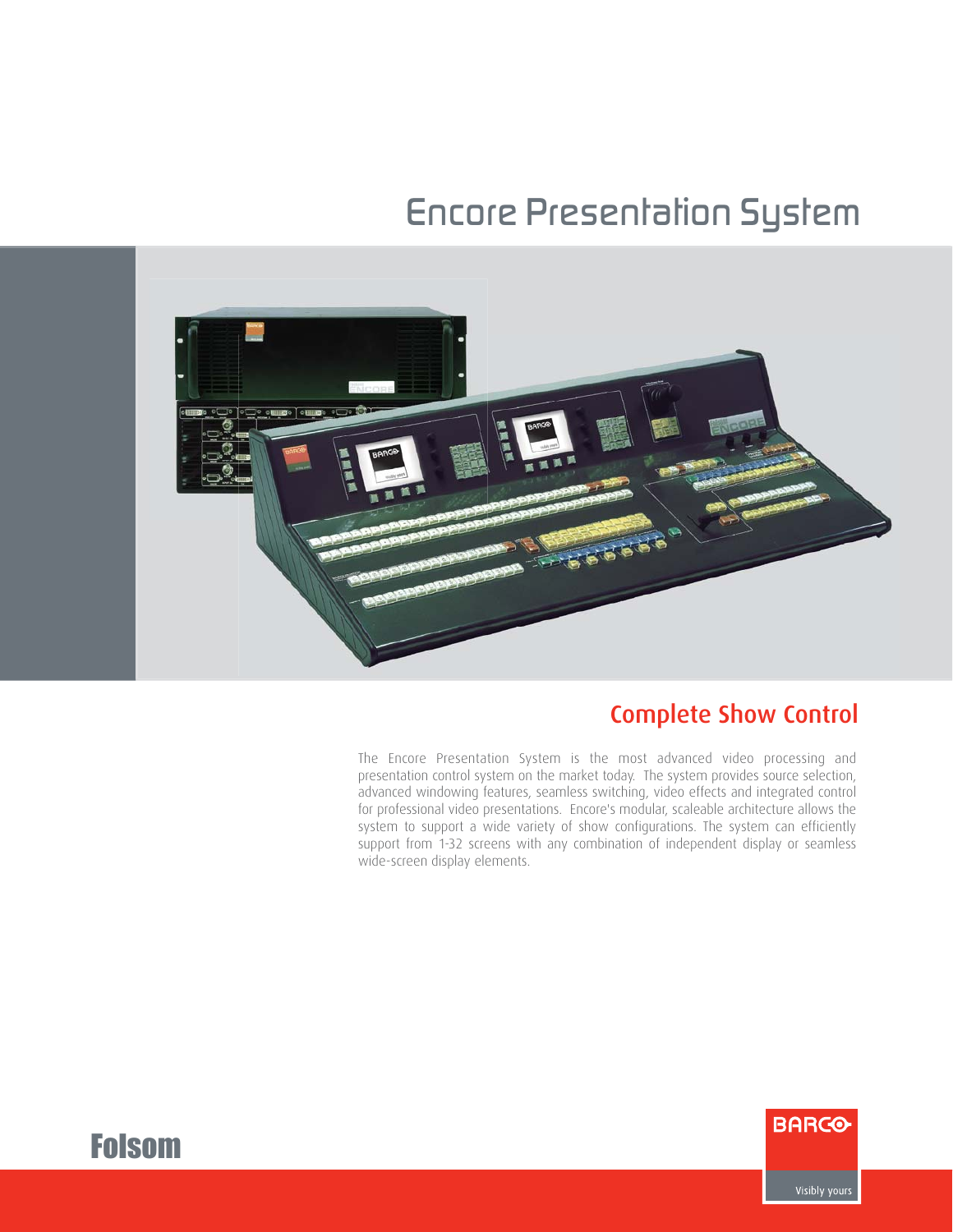## Revolutionizing the event and entertainment industries

UP TO 12 INDEPENDENT WINDOWS WITH Z-LEVEL CONTROL Each window can be resized and positioned in real time. Flying window effects are controlled via keyframes.





#### EXPANDABLE FROM 1 to 32 SCREENS

Encore supports any combination of single-screen, multi-screen or edge-blended widescreen applications.

NATIVE HIGH RESOLUTION BACKGROUND Background transition effects are independent of the windowing channels.





#### SPECIAL EFFECTS

Seamless transitions, window border effects and **EXPANSION** Seamless transitions, window border effectively advanced keying features are supported.

MODULAR SYSTEM ARCHICTECTURE Encore can be expanded as your needs change and system configurations can be tailored to efficiently meetapplication requirements.



TOTAL EVENT MANAGEMENT Encore System Controllers provide easy to operate real-time control.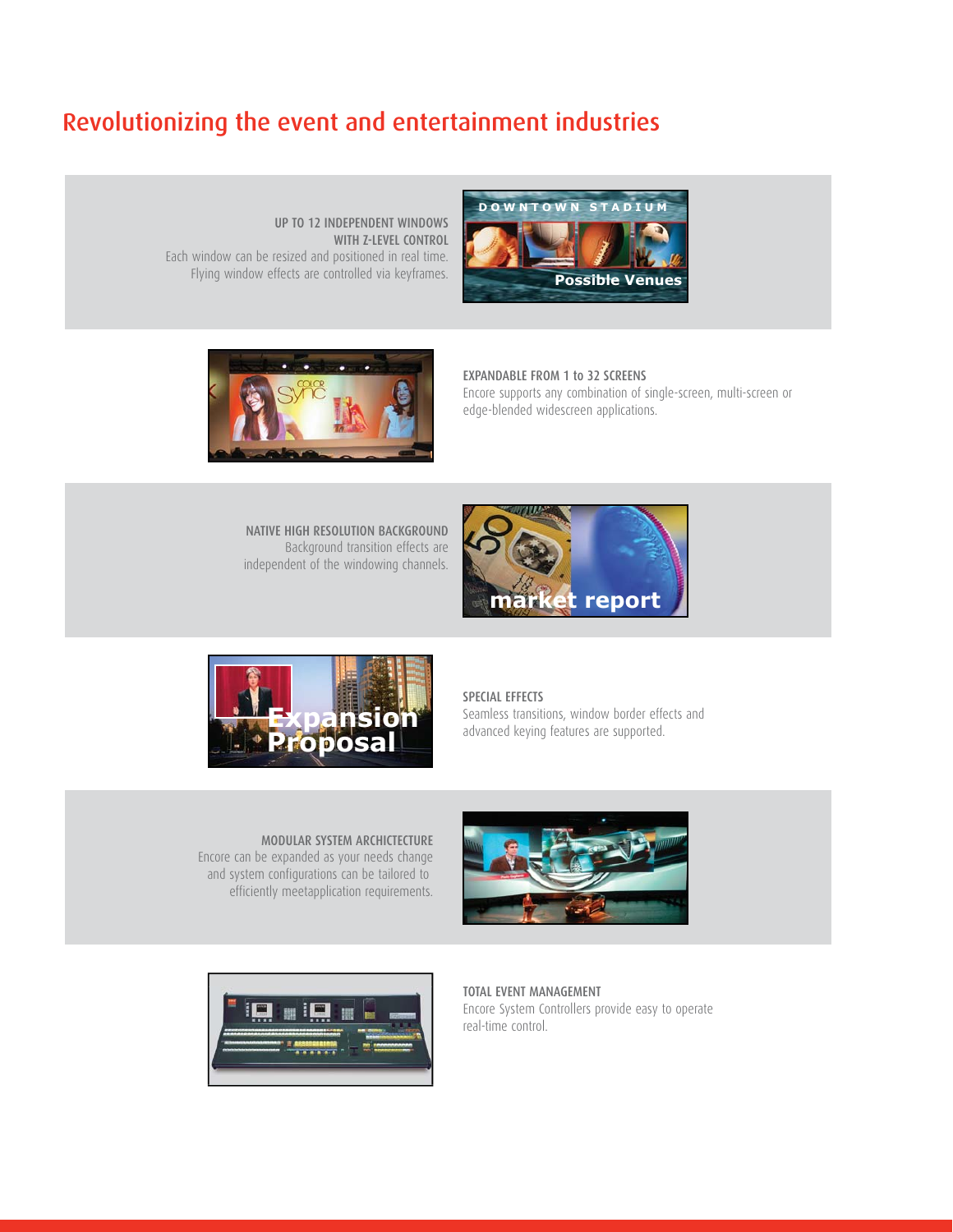### System Overview

The Encore Presentation System is the most advanced video processing and presentation control system on the market today. The system provides source selection, advanced windowing features, seamless switching, video effects and integrated control for professional video presentations. Encore's modular, scaleable architecture allows the system to support a wide variety of show configurations. The system can efficiently support from 1-32 screens with any combination of independent display or seamless widescreen display elements.

The Encore Video Processor incorporates universal inputs that accept both analog and digital video. Motion adaptive de-interlacing is provided for both standard and HD source video. Incoming videos are processed by Barco Folsom's proprietary Athena scaler. This scaler supports smooth real-time PIP movements and re-sizing based upon user specified Key Frames. The basic Encore configuration supports six independent PIP or Key images or three transitioning PIP images. Seamless transition effects, Z-order control, window borders, drop shadows and a variety of keying effects are fully supported. Two un-scaled background channels provide a high resolution backdrop that also supports seamless transition effects. Down Stream Key (DSK) effects are supported by a third un-scaled high-resolution input channel.

Two different Encore System Controllers models are offered to meet the varying demands of rental and staging professionals. The Encore Controller SC is designed for applications involving 24 input videos and can control shows with from 1-6 screens. The Encore Controller LC is designed for advanced applications involving up to 64 input videos and from 1-32 screens. Both controllers are capable of controlling external routers for external source selection and Encore Video Processor units to provide high-performance real-time video effects. The controllers can also be used with Barco's Events Manager software to synchronize operation with external devices and to run pre-programmed show sequences. The controllers use an embedded Real-Time Operating System (RTOS) to provide high reliability, rapid power-up and true real-time performance for critical video processing sequences.

### Features

·Supports up to 12 Independent windows or 6 windows with seamless transitions

#### ·(2) Native High Resolution Background channels provide background video with seamless transition effects

#### ·Special Effects

 ·A full range of transition effects (dissolve, wipe, etc.) ·Smooth PIP Move & Sizing controlled via Key Frames ·Adjustable PIP Aspect Ratio ·PIP Borders, including Drop Shadows and Soft Edge ·PIP Clone (Mirror and Offset)

#### ·Keying

 ·Luminance Key ·Split Key (Key Alpha and Fill) ·Reverse Key (Key on Background) ·Color Key (Graphics) ·Alpha Mixing

·(1) Native High Resolution Down Stream Key channel independent of PIP/KEY processing channels

### ·Video Processing

 ·10-bit Processing ·1:1 Pixel Sampling ·Motion Adaptive De-interlacing (SD & HD) ·3:2 and 2:2 Pull Down Detect ·Image Cropping ·Aspect Ratio Correction

·Athena Proprietary High-Performance Scaling

·Low Video Delay - Less than 3 Input Fields

·Z-order Control (Priority layers) for overlapping PIP or Key Images

·Each Mixer Layer is dynamically re-assignable as a mixing (transitioning) PIP, or as two individual (SPLIT) nontransitioning PIP or Key Images.

·Still Frame : Frame Grab of Background and Down Stream Key sources

·Complete Look-ahead Preview

·On-Screen Display (Preview monitor) of Layer Information and Status

·Supports Blended Widescreen Projection

#### ·Output Synchronization: Free-Run or Vertically Locked to NTSC/PAL Blackburst

#### ·Edge Blending

 ·10-bit Processing ·Variable Overlap ·Supports standard and pre-overlapped Background sources ·Edge Blending (Feathering)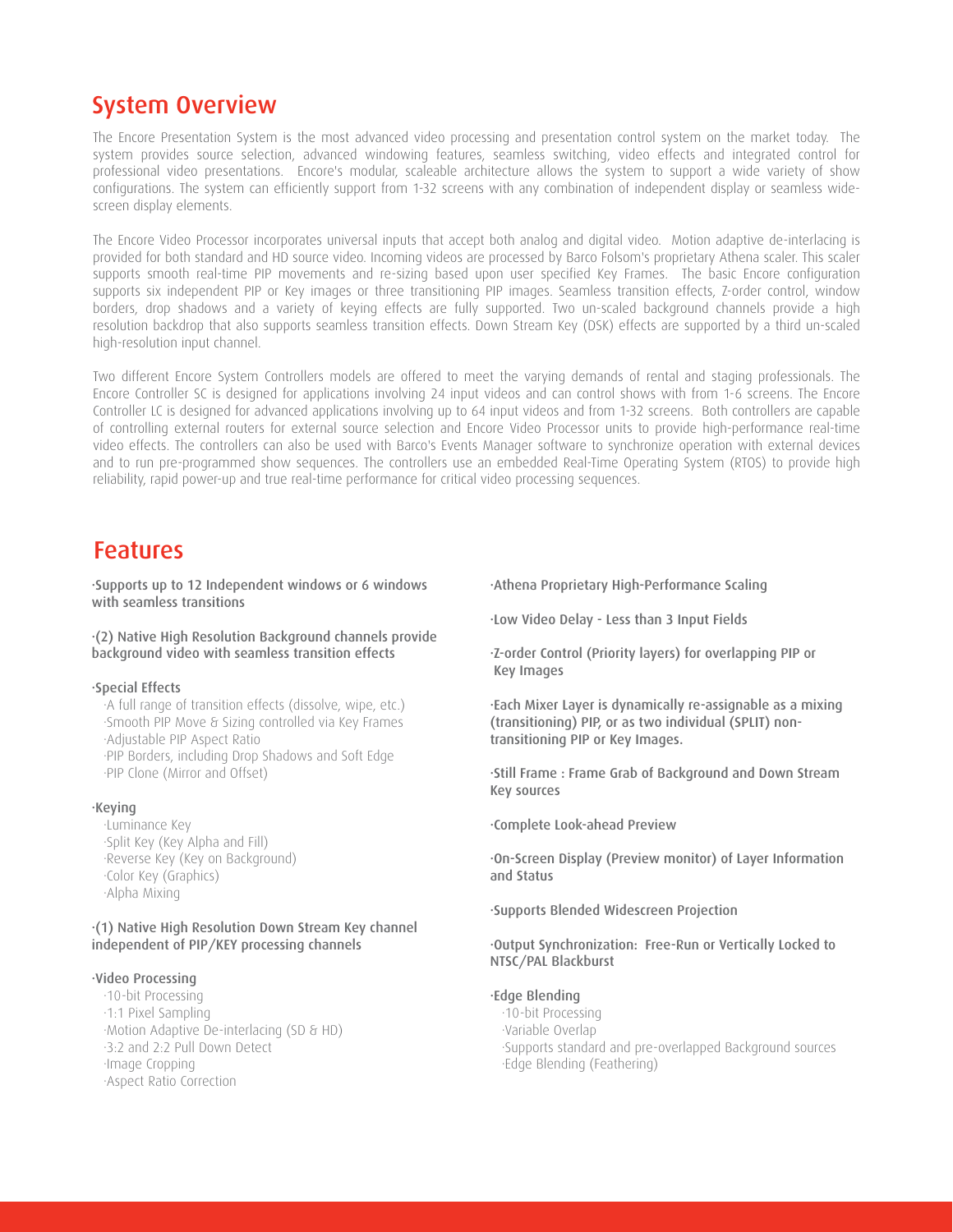### The Encore Video Processor

The Encore Video Processor is packaged as a 3RU rack-mount unit. Encore Video Processors are sold with one, two or three Mixer/Effect (M/E) boards to meet different application requirements. Models ordered with one or two M/E boards can be easily upgraded by addition of additional M/E boards.

Each M/E board provides two independent Athena scaler channels with universal inputs that handle both analog and digital video sources. The unit accepts standard component and composite analog video formats (NTSC, PAL, SECAM), SDI video, computer resolutions up to 1600x1200, analog HD formats including 720p, 1080I, 1080p, HD-SDI Video, 2048x1080p Digital Cinema video, and Plasma display resolutions. The Athena scaler features 1:1 pixel sampling, motion adaptive de-interlacing for both standard and high definition sources, 3:2 and 2:2 pull down detection, low video delay, aspect ratio correction, image cropping and real-time window resizing and positioning. Seamless transition effects, window borders, drop shadows and a variety of keying effects are fully supported.

The baseline Encore Video Processor configuration is a unit with three M/E boards. A unit configured in this manner can scale six input sources to generate PIP and/or Key images. PIP and Key images can be sized and positioned at any location on the screen in real-time. Z-order control is used to assign overlay priorities to each PIP or Key image. PIP images can be linked in pairs to support PIP transition effects or displayed independently and transitioned onto the background image. Key images are used to provide a variety of key effects such as superimposing titles on the image or creating special mask effects. Each Encore Video Processor also supports two native resolution background channels to provide a high resolution backdrop for the PIP images. Seamless transitions are also supported on the background image. In addition to six scaled inputs and a transitioning background, the unit supports a high resolution Down Stream Key (DSK) input.

Each Encore Video Processor incorporates one Output Board. This board provides all output interface functions as well as blending and data-doubling functions required to support widescreen applications. Output resolutions supported include computer resolutions up to 1600x1200, analog HDTV resolutions including 720p, 1080I, 1080p, HD-SDI Video, 2048x1080p Digital Cinema video, and Plasma display resolutions. Output synchronization is supported to lock the output frame rate to an externally applied NTSC/PAL black burst signal. **Encore Video Processor Rear Panel**



### How Layers Work

4

Within the Encore system, a Layer is defined to be an image display element, such as a Background, PIP (Picture-in-Picture) Image or Key Image.

A typical application is illustrated below.

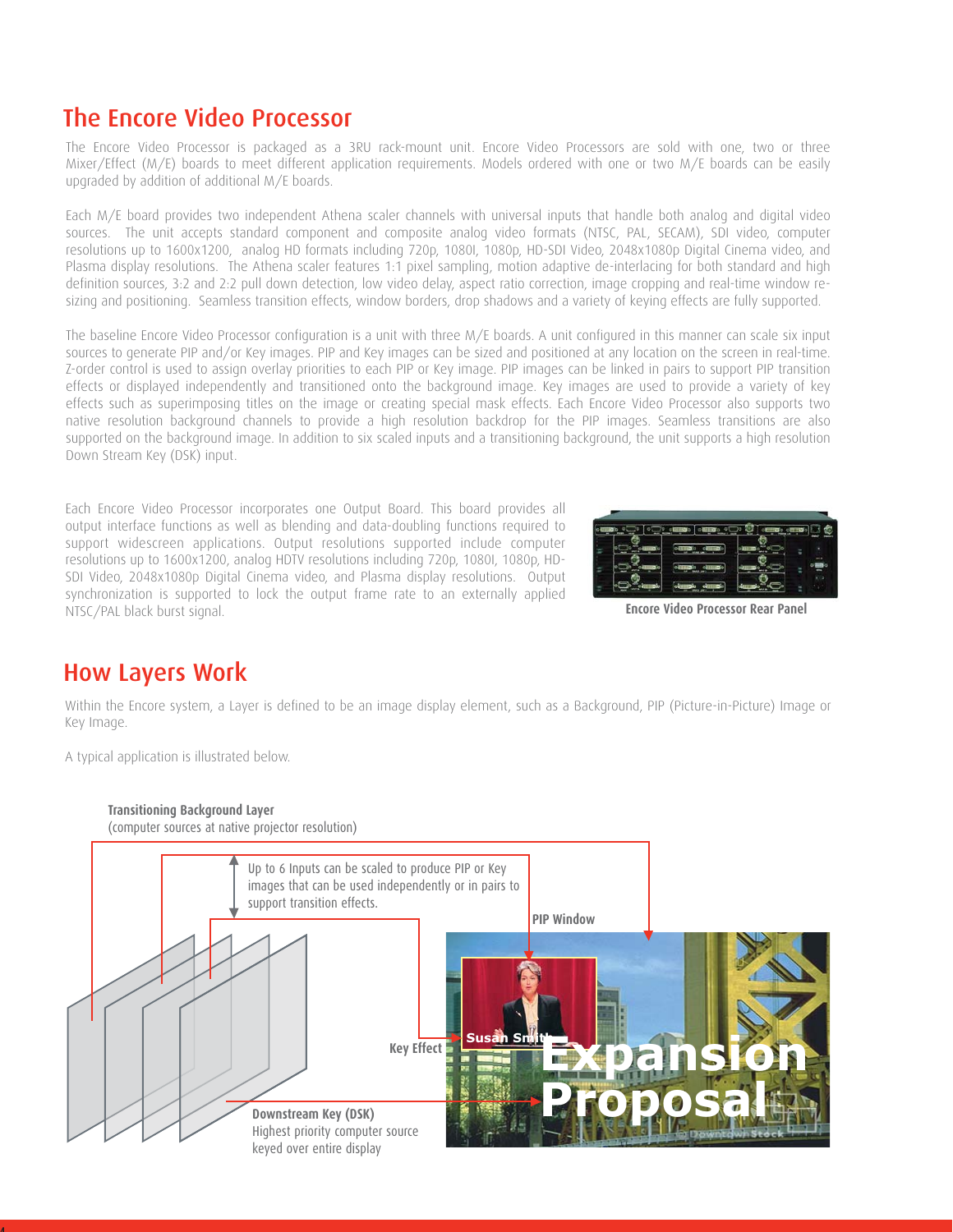# Creating effects with Encore

The possibilities are virtually endless. Sources can be combined to produce stunning visual effects.

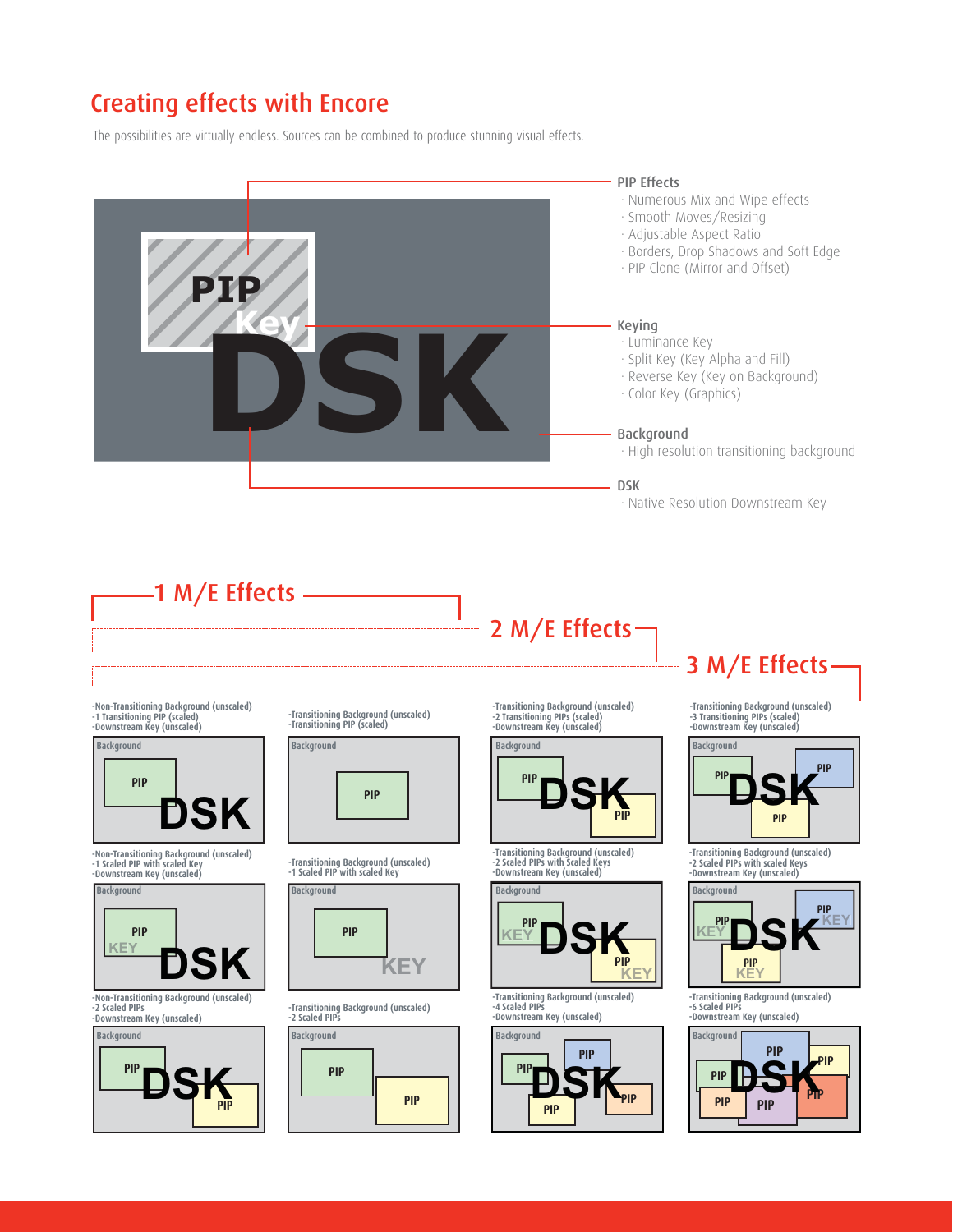# Total Event Control

The Encore System Controllers support events by allowing integrated control of multiple Encore Video Processors in addition to matrix switchers.

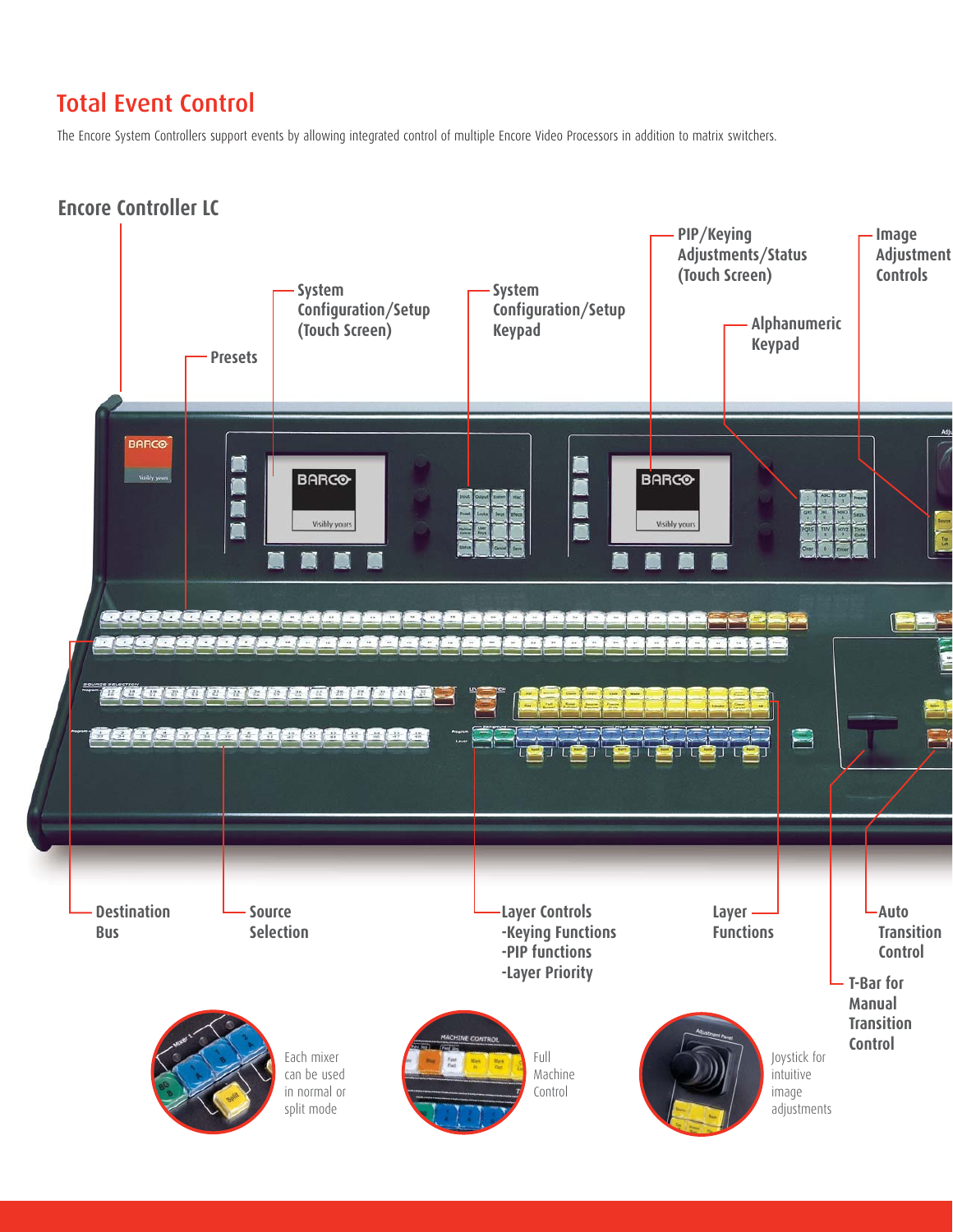# Controller Features



|                                                | Small Controller                                                          | Large Controller                                                           |
|------------------------------------------------|---------------------------------------------------------------------------|----------------------------------------------------------------------------|
| Encore Processors supported                    | 6                                                                         | 32                                                                         |
| Widescreen support                             | Yes                                                                       | Yes                                                                        |
| External Router Control                        | Yes                                                                       | Yes                                                                        |
| Inputs supported                               | 24                                                                        | 64                                                                         |
| Destinations supported                         | 6                                                                         | 32                                                                         |
| Available Presets                              | 64                                                                        | 900                                                                        |
| Layers supported                               | 1 DSK<br>6 Scaled Inputs<br>(PIP or Key)<br>1 Transitioning<br>background | 1 DSK<br>12 Scaled Inputs<br>(PIP or Key)<br>1 Transitioning<br>background |
| User-selectable Transition<br><b>Functions</b> | Yes                                                                       | Yes                                                                        |
| Available Destinations                         | 4                                                                         | 8                                                                          |
| Available User-defineable Keys                 | None                                                                      | 100                                                                        |
| Joystick & T-Bar                               | Yes                                                                       | Yes                                                                        |
| Machine control                                | N <sub>0</sub>                                                            | Yes                                                                        |
| 320 x 240 graphic displays                     | 1                                                                         | $\overline{2}$                                                             |
| Light sticks                                   | $\overline{2}$                                                            | 3                                                                          |
| PS/2 Keyboard support                          | Yes                                                                       | Yes                                                                        |
| Communication                                  | Ethernet, RS-232,<br><b>USB</b>                                           | Ethernet, RS-232,<br><b>USB</b>                                            |
| Program Sequencing                             | Yes                                                                       | Yes                                                                        |
| Field Upgradable                               | Yes                                                                       | Yes                                                                        |
| Ethernet Control Interfaces                    | Yes                                                                       | Yes                                                                        |
| Tally support                                  | 8                                                                         | 8                                                                          |



**Encore Controller SC**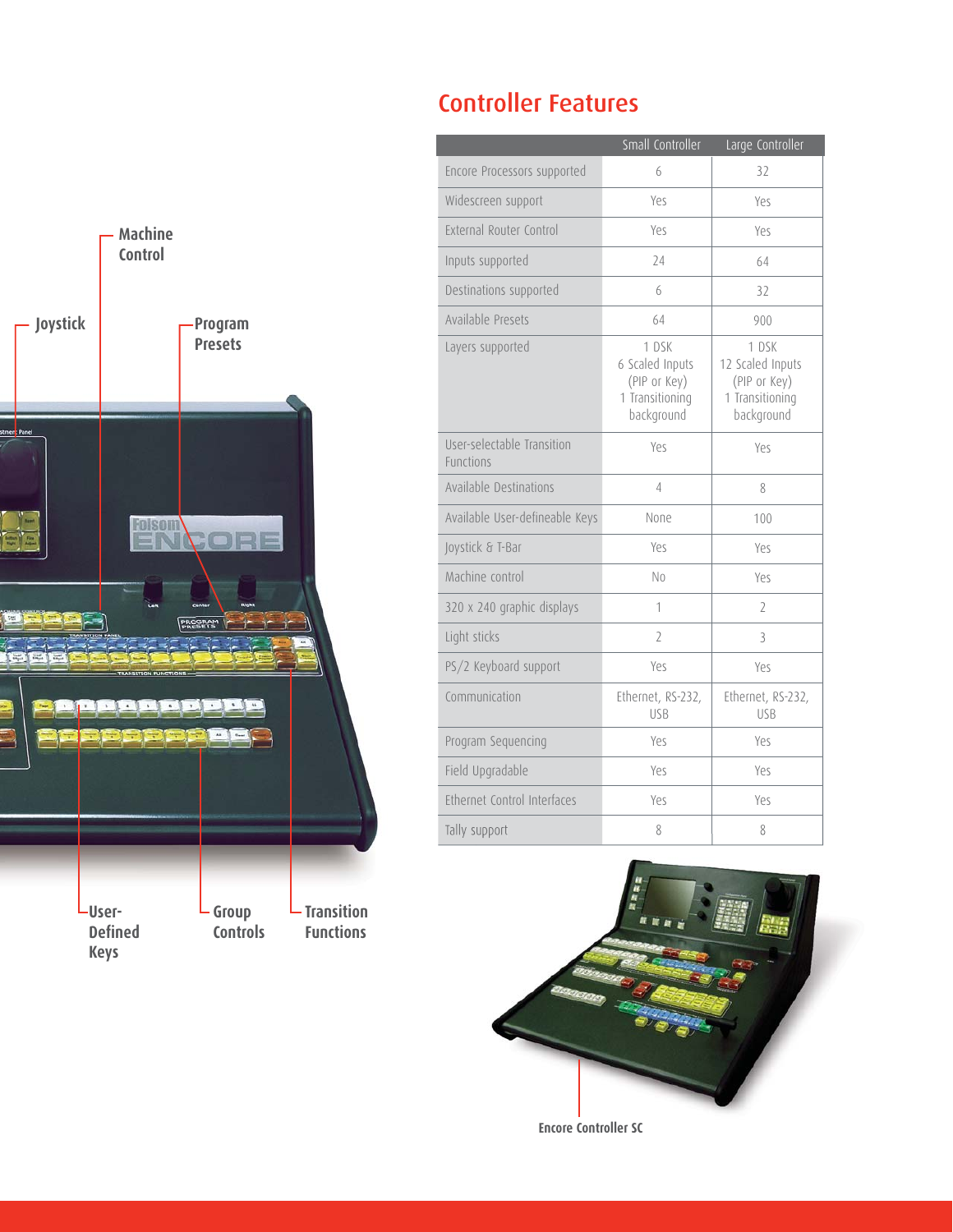# Encore Configurations

Single Screen Application



3 Screen Application

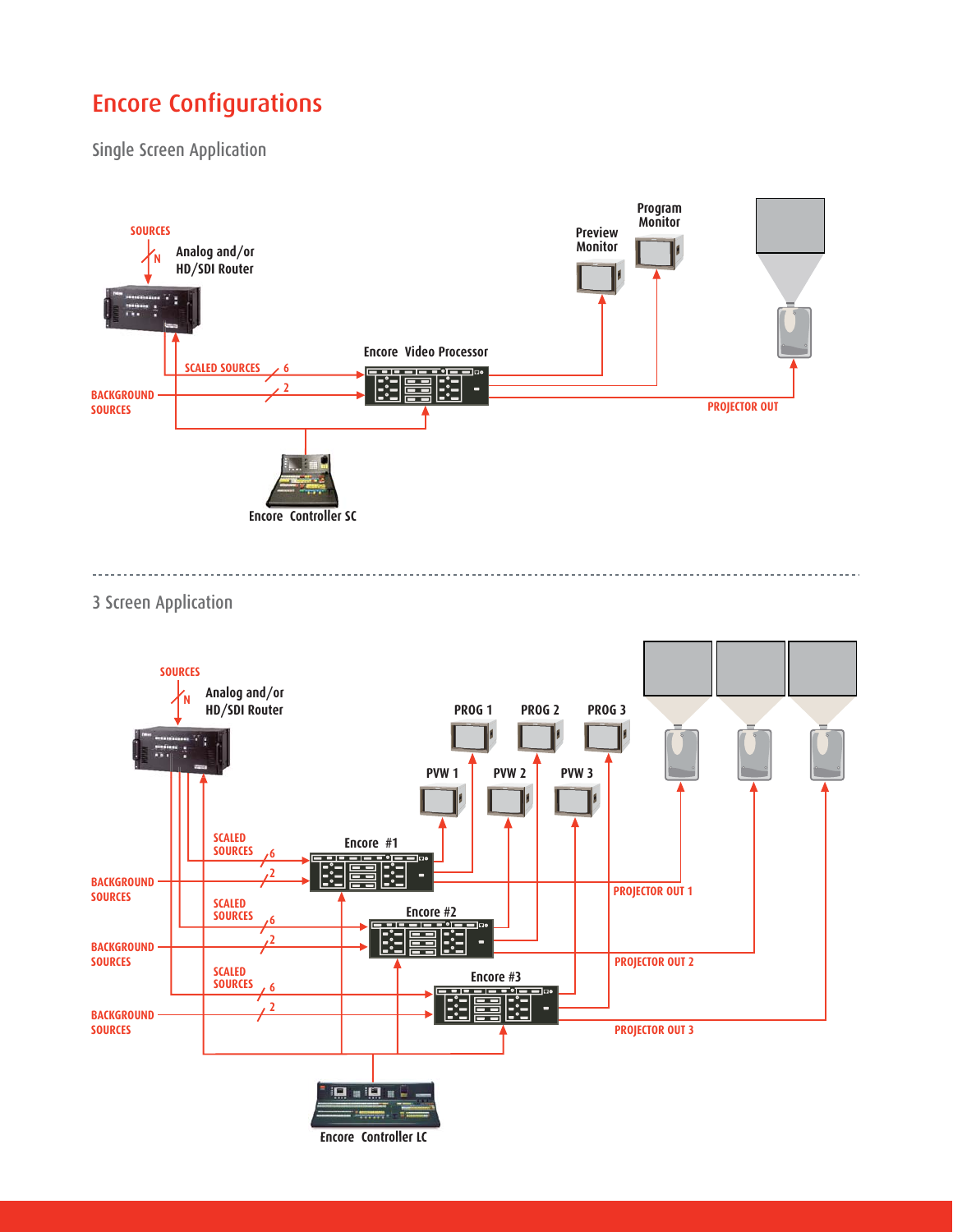

### Single Screen Expansion to 12 Windows



**Encore Controller LC**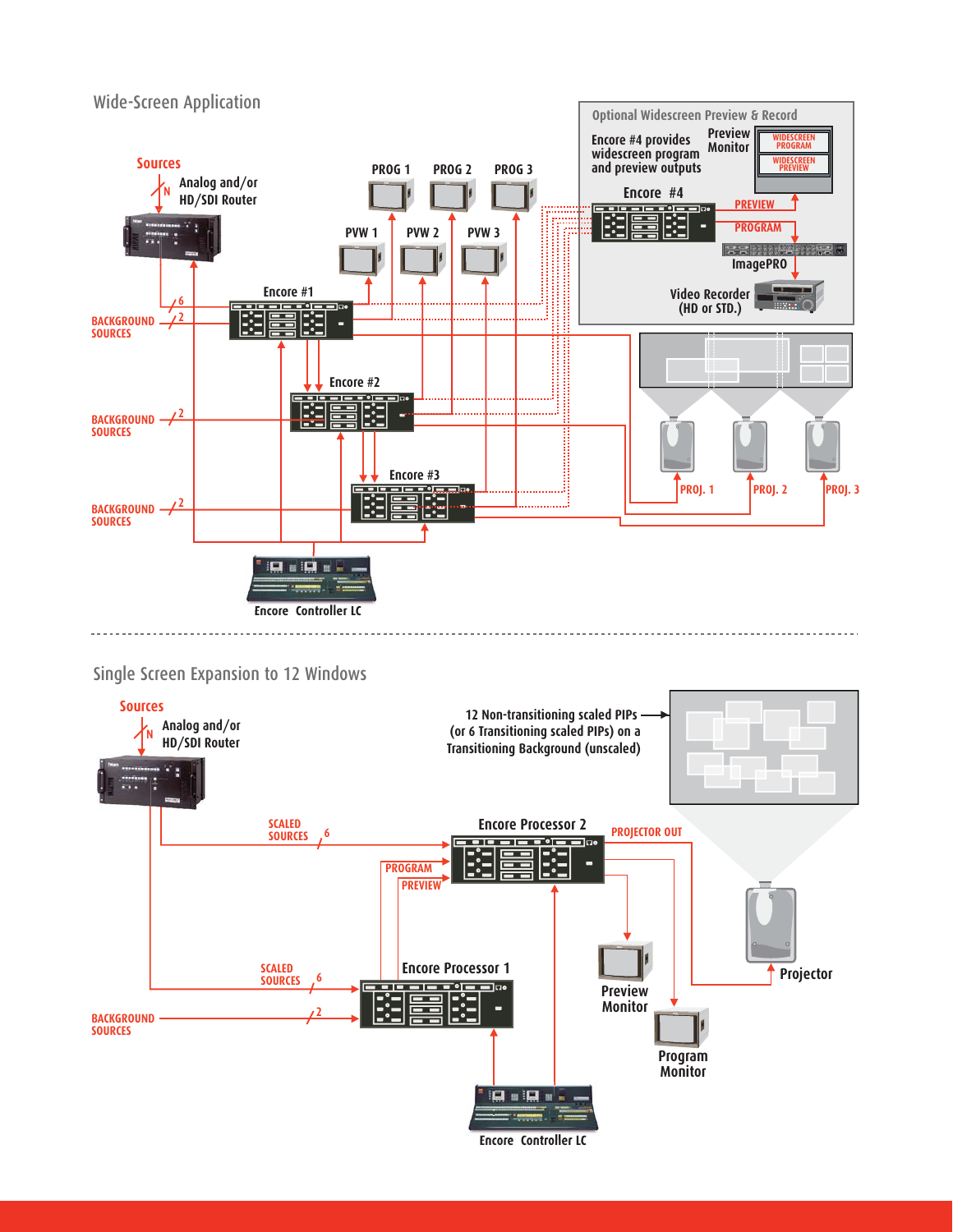### Integration with Signal Routers

The use of high quality routers is an integral part of the Encore system. Barco is pleased to announce a complete line of routers for use with the Encore system. The line consists of a variety of both analog and digital routers including SDI and HD/SDI units. All of our routers are designed and tested to ensure quality, reliability and ease of use.

The Encore system is also compatible with other manufacturers' routers.



MatrixPRO™ Matrix Switcher

### Event Management

The Encore Presentation System has been designed to be compatible with Barco Events Manager software. The Events Manager software complements the real-time control features of the Encore system by supporting enhanced external device control capabilities and sophisticated preprogrammed control sequences.

The Events Manager treats the Encore system as a peripheral device and sends commands to the controller to execute time-line programmed sequences of effects. This allows Encore system functions to be fully integrated with other show effects. In addition, the range of external devices that can be controlled is greatly increased, permitting a user to automate an entire show.

The Events Manager software also supports the management of digital media sources.



Event Manager Software

### Show Planning Tools

The Encore Show Planner software package is an interactive PC-based tool that is used to plan Encore shows. The tool allows the basic design of a show to be developed on a laptop - anywhere you can operate a computer - without any specialized hardware.

Show configuration parameters (screen size, resolution, projector placement, blend region definition, etc.) are first determined. After the basic configuration parameters for the show have been established, source selection and sequences of video effects can be programmed to create a simulated show. The simulated show can be previewed and edited as required. When the user is satisfied with the characteristics of the show, configuration parameters and presets can be stored in a Show Configuration File.

Upon arrival at the show site, the Show Configuration File can be downloaded into the Encore system, tested and edited with actual source content. After testing is complete, the information stored in the Encore Controller can be saved as a final Show Configuration File. This file can then be reused to set up future shows or edited to produce new show content without starting from scratch.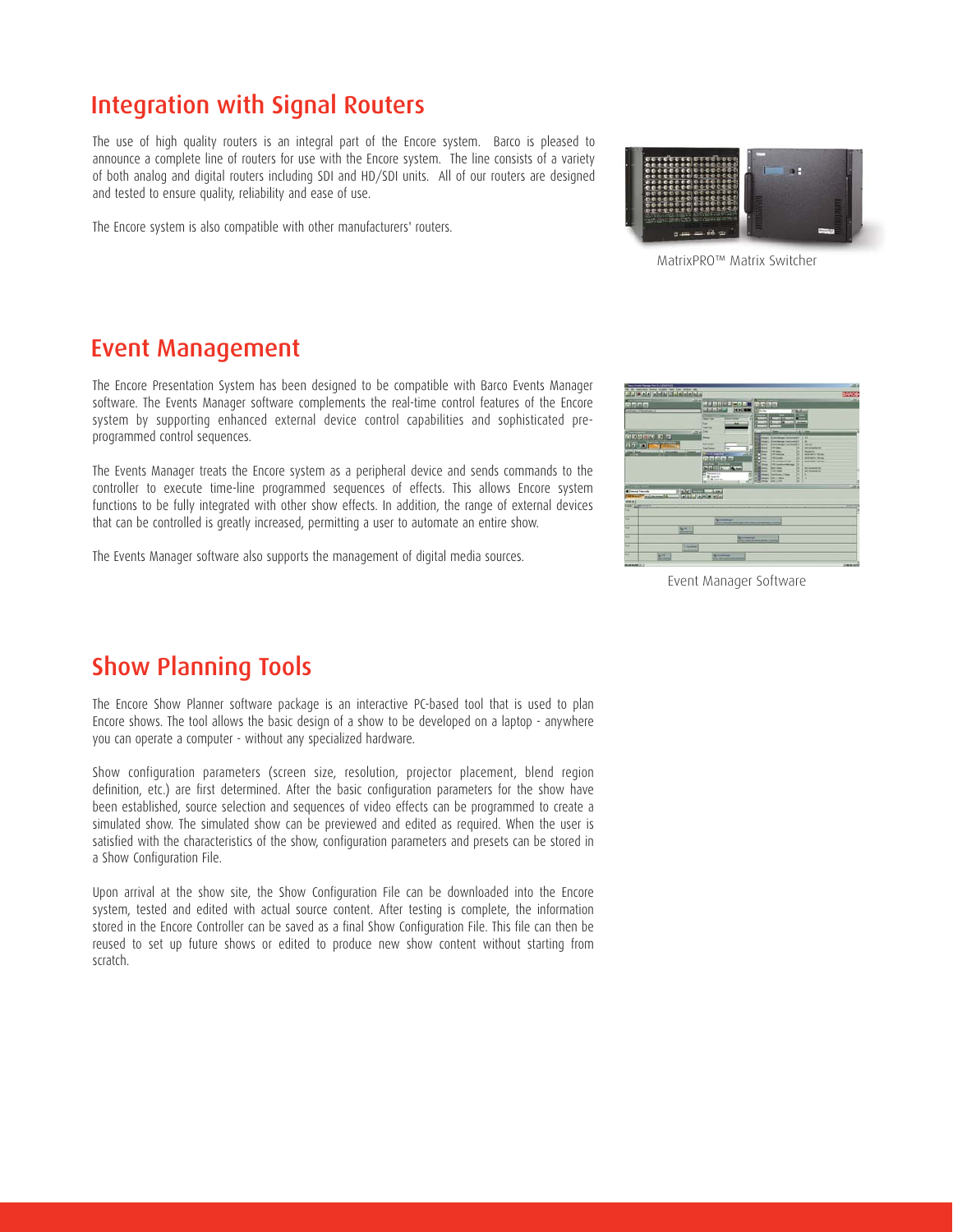# Encore Video Processor Specifications

| <b>Inputs</b>                                                 |                       |                                                                                                                                                                                                                        |  |
|---------------------------------------------------------------|-----------------------|------------------------------------------------------------------------------------------------------------------------------------------------------------------------------------------------------------------------|--|
| Mixer/Effects Channels<br>(2 per m/e board)                   | Analog Inputs         | RGBHV/RGBS/RGsB computer video, YPbPr video (SD or HD), S-video, or Composite video on<br>15-pin HD connector                                                                                                          |  |
|                                                               | SD and HDSDI Input    | per SMPTE 259M-C (NTSC/PAL resolution) SMPTE 292M (HDTV) on BNC connector                                                                                                                                              |  |
|                                                               | <b>DVI Input</b>      | per DDWG 1.0 on DVI-I connector                                                                                                                                                                                        |  |
|                                                               | Input Resolutions     | · NTSC/PAL<br>· Computer Resolutions VGA (640 x 480) through UXGA (1600 x 1200)<br>· HDTV Resolutions up to 1920 x 1080 (720p, 1080i, 1080p)<br>· 2048 x 1080p (Digital Cinema format)<br>· Plasma Display Resolutions |  |
| Native Resolution<br>Background Channels<br>(2 per m/e board) | Analog Inputs         | RGBHV computer video on DVI-I connector                                                                                                                                                                                |  |
|                                                               | DVI Input             | per DDWG 1.0 on DVI-I connector                                                                                                                                                                                        |  |
|                                                               | Input Resolutions     | · Computer Resolutions: SVGA (800 x 600) through UXGA (1600 x 1200)<br>· HDTV Resolutions (720p, 1080p)<br>· 2048 x 1080p (Digital Cinema format)<br>· Plasma Display Resolutions                                      |  |
| Downstream Key Input<br>(1 per Encore Video<br>Processor)     | Analog Inputs         | RGBHV computer video on DVI-I connector                                                                                                                                                                                |  |
|                                                               | <b>DVI Input</b>      | per DDWG 1.0 on DVI-I connector                                                                                                                                                                                        |  |
|                                                               | Input Resolutions     | · Computer Resolutions: SVGA (800 x 600) through UXGA (1600 x 1200)<br>· HDTV Resolutions (720p, 1080p)<br>· 2048 x 1080p (Digital Cinema format)<br>· Plasma Display Resolutions                                      |  |
| Frame Lock Input                                              |                       | NTSC/PAL black burst reference on BNC Connector                                                                                                                                                                        |  |
| <b>Outputs</b>                                                |                       |                                                                                                                                                                                                                        |  |
| Preview Output                                                | Analog Outputs        | RGBHV/RGBS/RGsB, YPbPr video (SD or HD), on 15-pin HD connectors                                                                                                                                                       |  |
|                                                               | <b>DVI Output</b>     | per DDWG 1.0 on DVI-I connector                                                                                                                                                                                        |  |
| Program Output 1                                              | Analog Outputs        | RGBHV/RGBS/RGsB, YPbPr video (SD or HD), on 15-pin HD connectors                                                                                                                                                       |  |
|                                                               | <b>DVI Output</b>     | per DDWG 1.0 on DVI-I connector                                                                                                                                                                                        |  |
|                                                               | Optional HDSDI Output | per SMPTE 259M-C (NTSC/PAL resolution) SMPTE 292M (HDTV) on BNC connector (Program Out)                                                                                                                                |  |
| Program Output 2                                              | Function              | This output can be programmed to serve as a second buffered program output or a monitoring<br>program output                                                                                                           |  |
|                                                               | Analog Outputs        | RGBHV/RGBS/RGsB, YPbPr video (SD or HD), on 15-pin HD connectors                                                                                                                                                       |  |
|                                                               | <b>DVI Output</b>     | per DDWG 1.0 on DVI-I connector                                                                                                                                                                                        |  |
|                                                               | Optional HDSDI Output | per SMPTE 259M-C (NTSC/PAL resolution) SMPTE 292M (HDTV) on BNC connector (Program Out)                                                                                                                                |  |
| Ethernet                                                      |                       | RS-232                                                                                                                                                                                                                 |  |
| Output Resolutions                                            |                       | · Computer Resolutions VGA (640 x 480) through UXGA (1600 x 1200)<br>· HDTV Resolutions up to 1920 x 1080 (720p,1080I, 1080p)<br>· 2048 x 1080 (Digital Cinema format)<br>· Plasma Display Resolutions                 |  |
| Mechanical                                                    |                       | 3 RU Rackmount Chassis                                                                                                                                                                                                 |  |
| Power                                                         |                       | 120-240 VAC - 50/60 Hz., Autoselecting 1.0A maximum                                                                                                                                                                    |  |